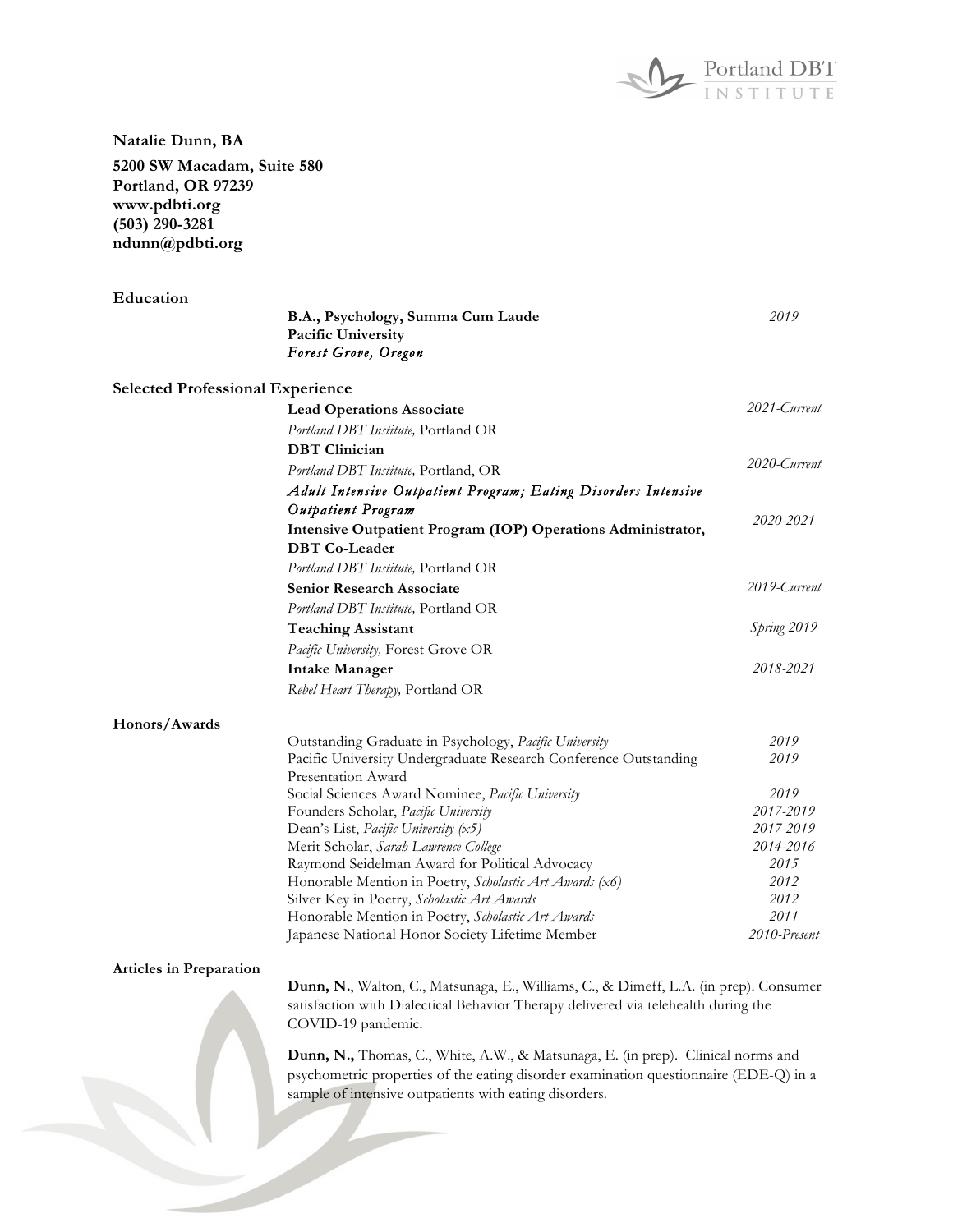|                                 | White, A.W., Dunn, N., Dimeff, L.A, & Matsunaga, E. (in prep). Quasi-experimental<br>evaluation of skills only versus full-program Dialectical Behavior Therapy for<br>adolescents and families in an outpatient setting.                                                                                                      |
|---------------------------------|--------------------------------------------------------------------------------------------------------------------------------------------------------------------------------------------------------------------------------------------------------------------------------------------------------------------------------|
| <b>Unpublished Manuscripts</b>  | Kerns, T., Gianpetro, A., Thomas, C., & Dunn, N. (2020). Eating Disorders Intensive<br>Outpatient Program Nutrition Group Curriculum. Portland DBT Institute, Portland,<br>OR.                                                                                                                                                 |
|                                 | Dunn, N. & Dimeff, L.A. (2021). Building A Life Worth Living With Structure: Adult<br>Intensive Outpatient Module. Portland DBT Institute, Portland, OR.                                                                                                                                                                       |
| <b>Technical Reports</b>        | White, A. W., Dimeff, L. A., Dunn, N., Matsunaga, E., & Wampler, L. (2021, March).<br>Portland DBT Institute Employee Summit: Clinic Health. Technical Report presented to<br>staff and managers of the Portland DBT Institute, Online.                                                                                        |
|                                 | Dunn, N., & Thomas, C. (2021, March). Portland DBT Institute Employee Summit:<br>Eating Disorders Intensive Outpatient Program Annual Report. Technical Report<br>presented to staff and managers of the Portland DBT, Institute, Online.                                                                                      |
| <b>Professional Trainings</b>   | White, A.W., Dunn, N., & Matsunaga, E. (2020, October). Integration of Data into<br>Practice: PsychSurveys CE Training. Portland DBT Institute, Online.                                                                                                                                                                        |
|                                 | White, A.W., Dunn, N., & Matsunaga, E. (2021, February). Effective Use of DBT Co-<br>Leaders CE Training. Portland DBT Institute, Online.                                                                                                                                                                                      |
|                                 | Dunn, N. & Matsunaga, E. (2021, May). DBT Co-Leader Orientation for Student<br>Trainees. Portland DBT Institute, Online.                                                                                                                                                                                                       |
|                                 | Dunn, N. & Matsunaga, E. (2021, August). DBT Co-Leader Orientation for Student<br>Trainees. Portland DBT Institute, Online.                                                                                                                                                                                                    |
| <b>Convention Presentations</b> | Dunn, N. & Principe, C. (November, 2019). The Role of Adverse Childhood<br>Experiences and Early Relationships in Predicting Adult Neuroticism. Paper presented<br>at the Undergraduate Research Conference at Pacific University, Forest Grove, OR.                                                                           |
|                                 | White, A.W., Dunn, N., & Dimeff, L.A. (2020, November). Skills Only Treatment for<br>Adolescents and Families: Preparation for or in Place of Standard DBT? Paper presented<br>at the International Society for the Improvement and Teaching of Dialectical Behavior<br>Therapy, Online.                                       |
|                                 | Dunn, N., Matsunaga, E., White, A.W., & Dimeff, L.A. (2021, November). Utilization<br>of the COVID-19 Telehealth Framework as a Means of Reducing Health Disparities.<br>Poster presented at the Association for Behavioral and Cognitive Therapies, Online.                                                                   |
|                                 | Matsunaga, E., Dunn, N., Williams, C., White, A.W., & Dimeff, L.A. (2021,<br>November). Mind the Gap! Development of a Co-Leader Supervision Group. Poster<br>presented at the International Society for the Improvement and Teaching of Dialectical<br>Behavior Therapy, Online.                                              |
|                                 | Dunn, N., Matsunaga, E., Williams, C., Johnson, E., White, A.W., & Dimeff, L.A.<br>(2021, November). From Values to Action Steps: Finding, Training, and Implementing<br>DBT Co-Leaders. Clinical workshop presented at the International Society for the<br>Improvement and Teaching of Dialectical Behavior Therapy, Online. |
|                                 |                                                                                                                                                                                                                                                                                                                                |